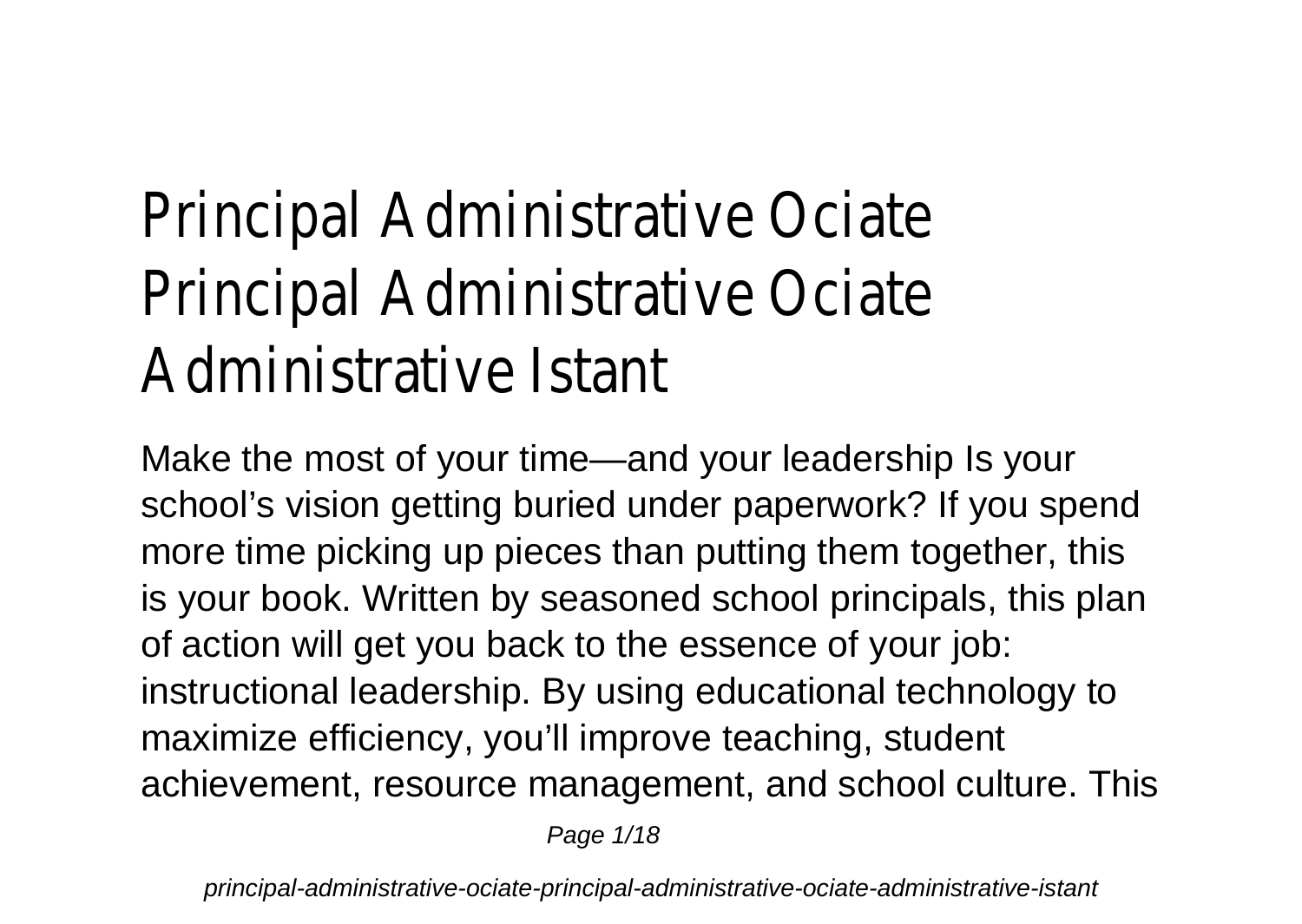comprehensive guide features: Easy-to-follow, single-topic chapters Standards–based scenarios and questions Timemanagement self-assessments Easily adaptable experiential exercises Strategies for battling the "silent time thief" This book is about a journey with the Center for Strategic Alliances in Education for School and District Improvement with stakeholders in a school targeted for school improvement. The first chapter puts into context the notion of school, its purpose and the incumbent variables of values, attitudes, organizational and leadership behaviors and instructional practices. Throughout the book, the authors look at three contextual boundaries: (1) historical, (2) the lens of former students and their perceptions of the presence or absence of those variables and (3) a comparison of labeled Page 2/18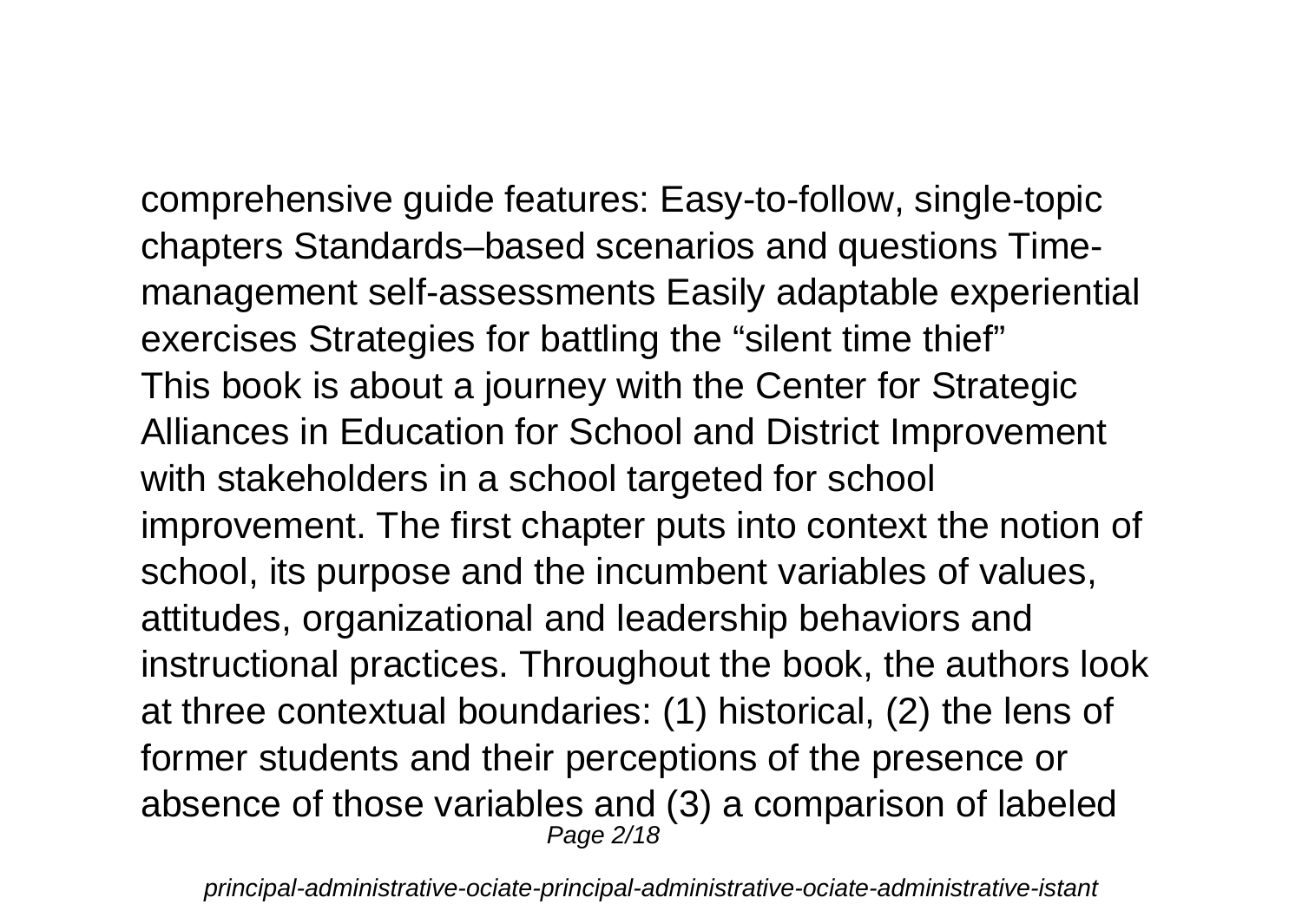schools and the views and perceptions of stakeholders with regard to quality, equity and adequacy. This is a compelling journey which utilizes quantitative and qualitative data to take a critical look at the processes involved and the strategies used in America's journey in the quest for excellence. The authors' story is one of the pursuits of innovation, reinvention, equity, excellence and culturally relevant education experiences that inspire and reframe the discussion about "getting to excellence". The book is replete with illustrations of weaknesses hidden in abstract policies, institutional persistence, and culturally void programs, methodologies and practices. It advocates a methodology for arriving at well-conceived processes for achieving acceptance and academic excellence through collaboration among those Page 3/18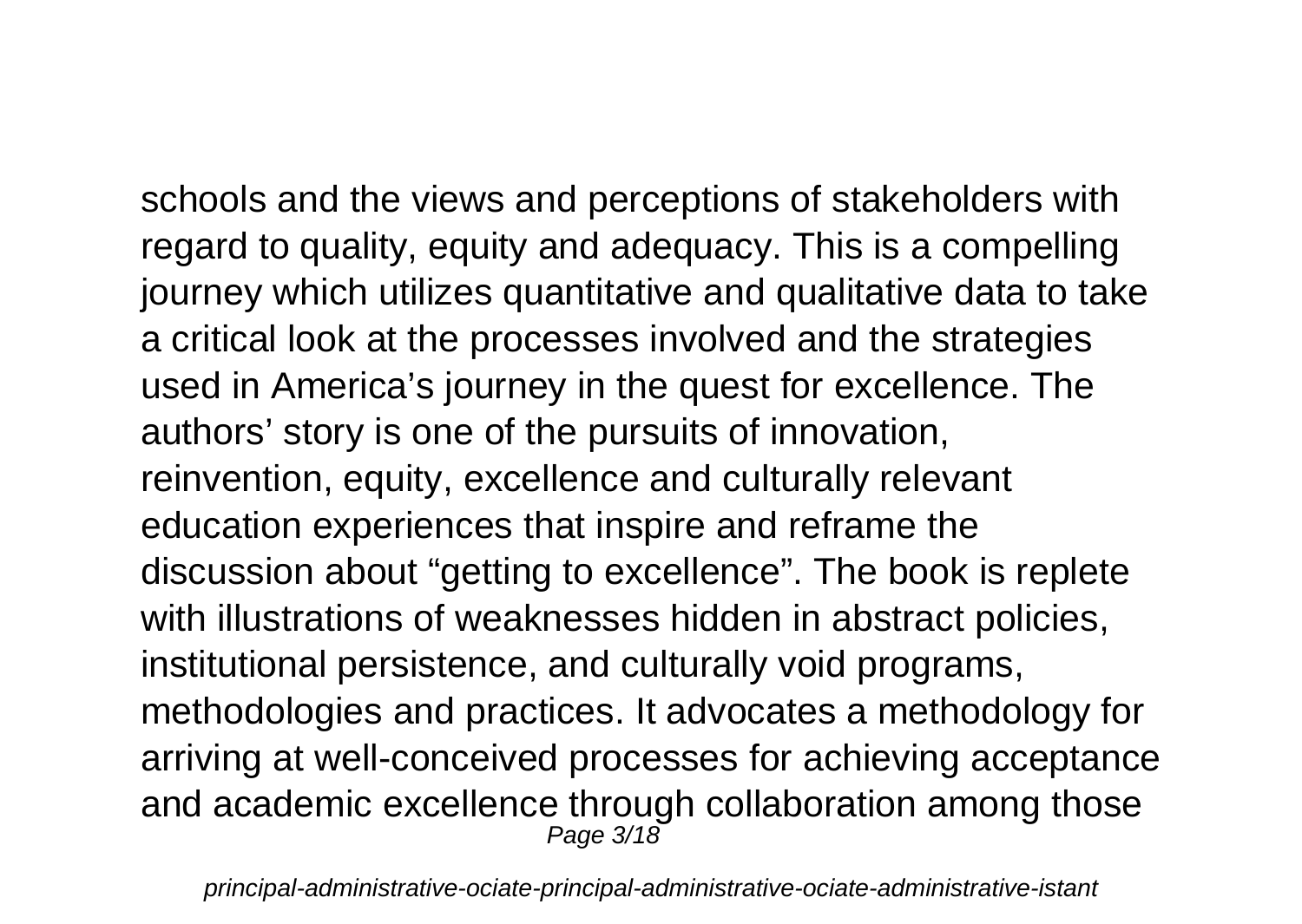to whom education is important - the children and the communities where they live.

The School-Home Connection

Principal Administrative Associate

Legislative Document

Principal Administrative Associate (administrative Assistant)

The Budget of the United States Government

Pursuing Excellence in Higher Education

This leadership induction program focuses on the importance of an effective induction process in the recruitment, development, and retention of school principals.

The Principal Administrative Associate Passbook(R) prepares you for your test by allowing you to take practice exams in the subjects you need to study. It provides hundreds of questions and answers in Page 4/18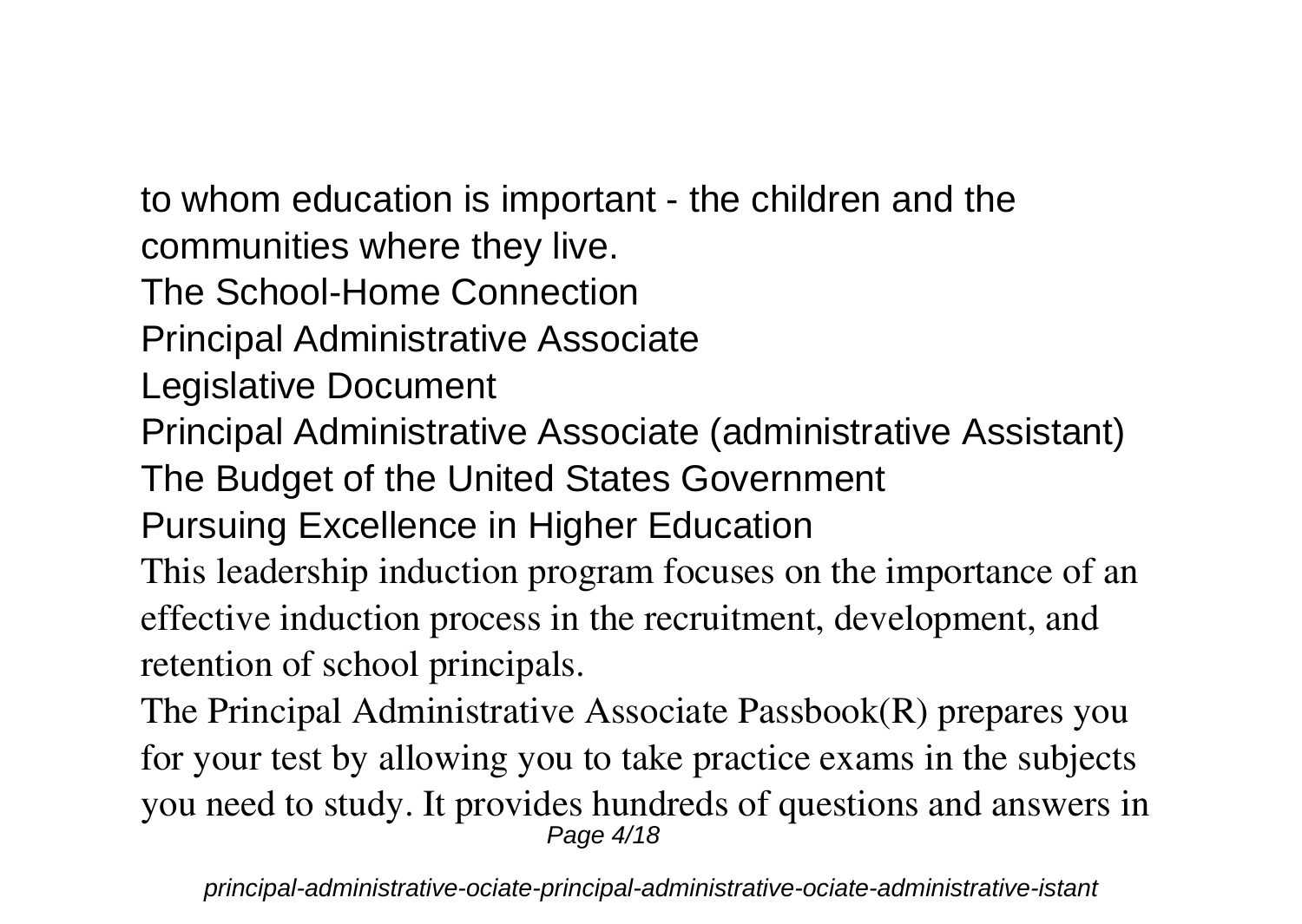the areas that will likely be covered on your upcoming exam, including but not limited to: understanding and writing English words, sentences, and paragraphs; performing numerical operations, such as adding, subtracting, dividing, multiplying and finding percentages; establishing a course of action for yourself and/or subordinates to accomplish a specific goal; analyzing a problem or situation and make appropriate judgments; principles and techniques of supervision; and more. Proceedings [of The] Conference Treasury Enforcement Agent **Hearings** Report Generative Leadership Test Preparation Study Guide Page 5/18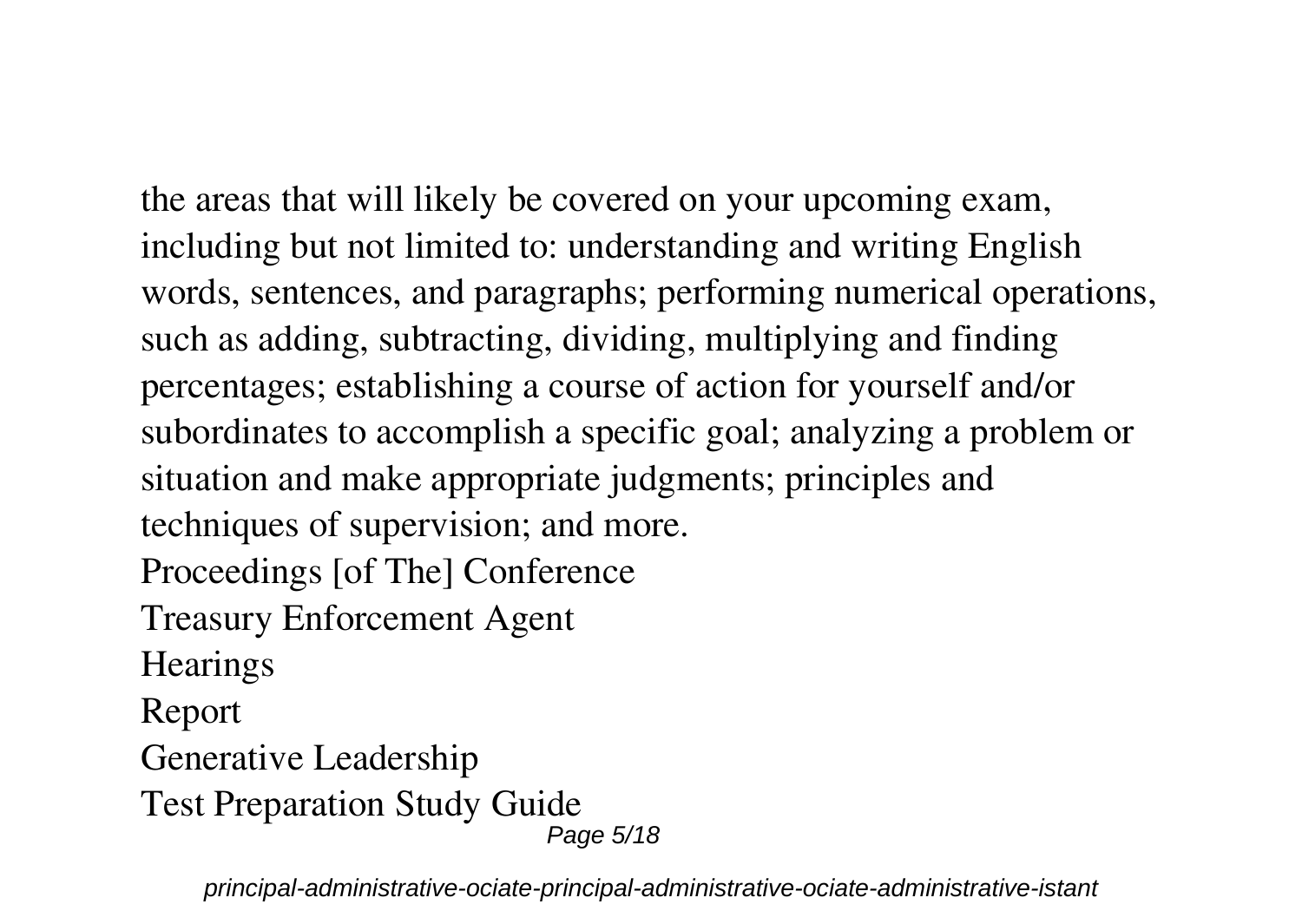*This resource guide considers issues in the staffing and organization of preservation activities. It provides guidance in implementing a systematic preservation program and evaluates the structures of various types of preservation programs. The following articles complement the discussion of program models and implementation: (1) "Preservation Program Models: A Study Project and Report" (Jan Merrill-Oldham, Carolyn C. Morrow, and Mark Roosa); (2) "The Politics and Management of Preservation Planning"* Page 6/18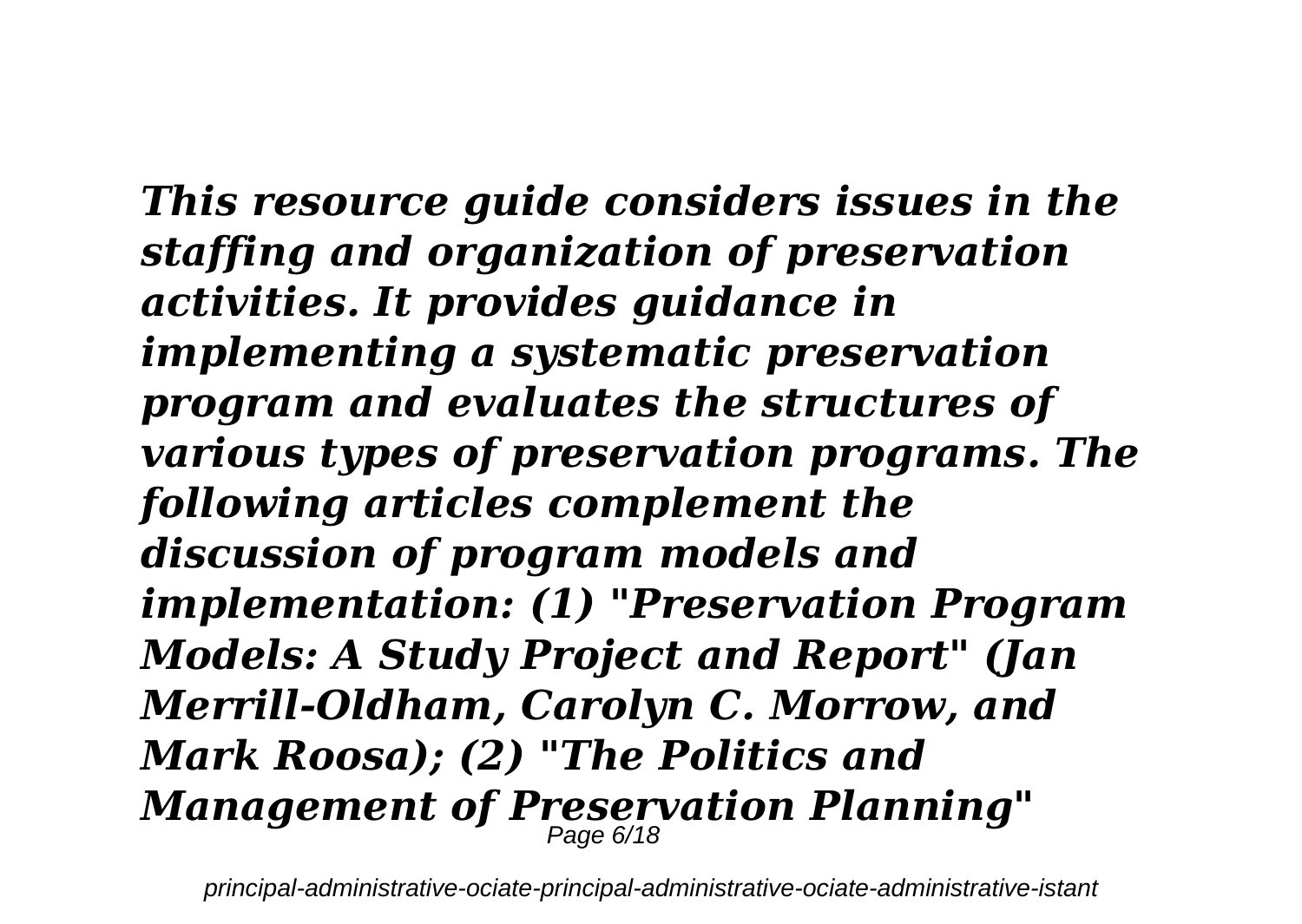*(Karl G. Schmude); (3) "A Cost Model for Preservation: The Columbia University Libraries' Approach" (Carolyn Harris, Carol Mandel, and Robert Wolven); (4) "Staffing the Preservation Program" (Carolyn C. Morrow); (5) "Staffing Preservation-Related Activities in Libraries: A Checklist" (Michele Cloonan); (6) "Preservation Librarians" (Association of Research Libraries); (7) "ARL Preservation Statistics 1990-91" (Jutta Reed-Scott and Nicola Daval); (8) "Preservation Committee Charge" (Dartmouth College); (9) "Preservation* Page 7/18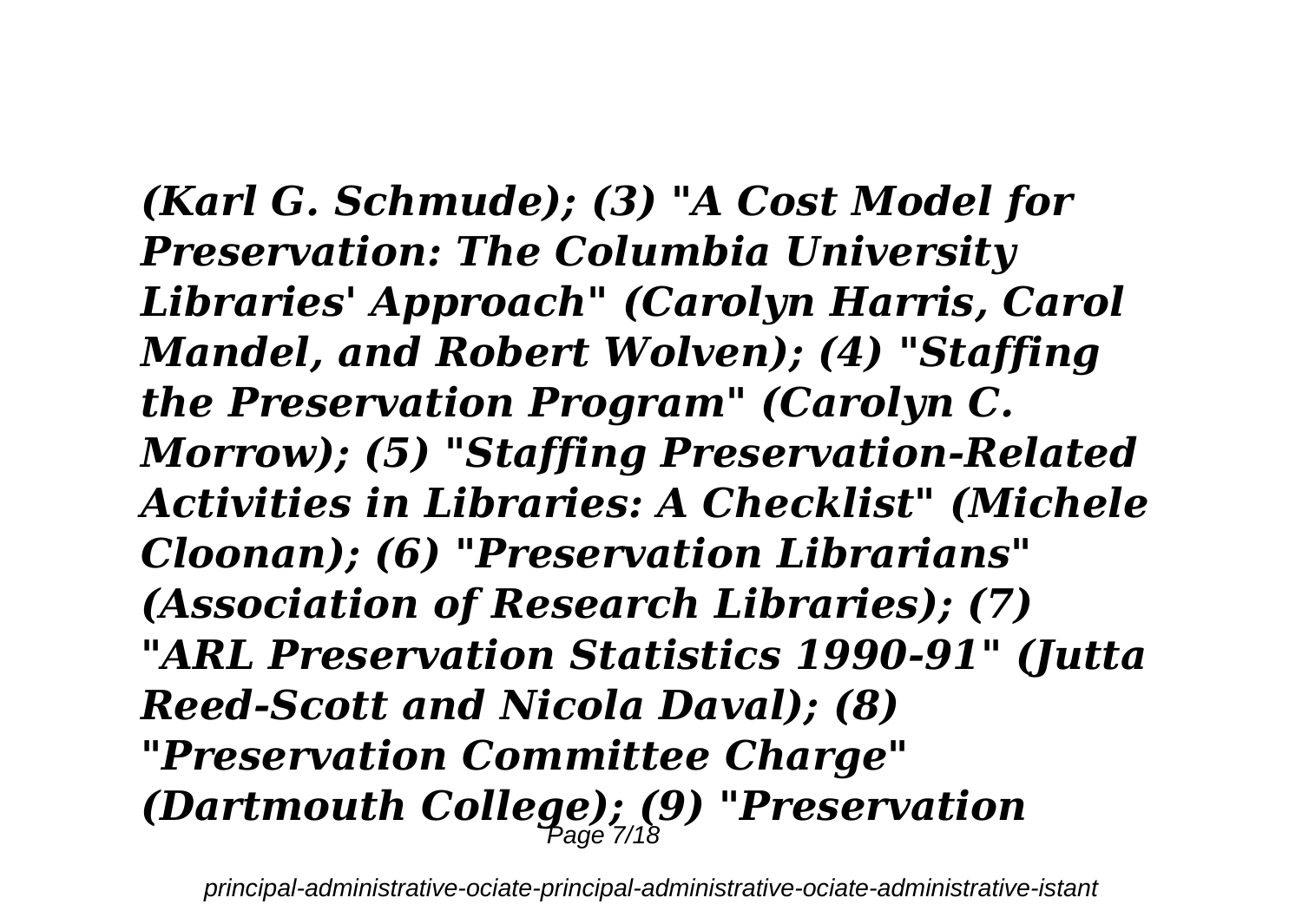*Committee Charge" (University of North Carolina at Chapel Hill); (10) organization charts for eight major university libraries; (11) "NEH/ARL Preservation Planning Program Final Report" (University of Colorado at Boulder); (12) "Preservation Planning Project Study Team: Final Report" (Duke University); and (13) "A Preservation Program for Oklahoma State University Library" (Oklahoma State University). An annotated list of selected reading presents 11 additional sources. (SLD) A new concept of leadership for today's* Page 8/18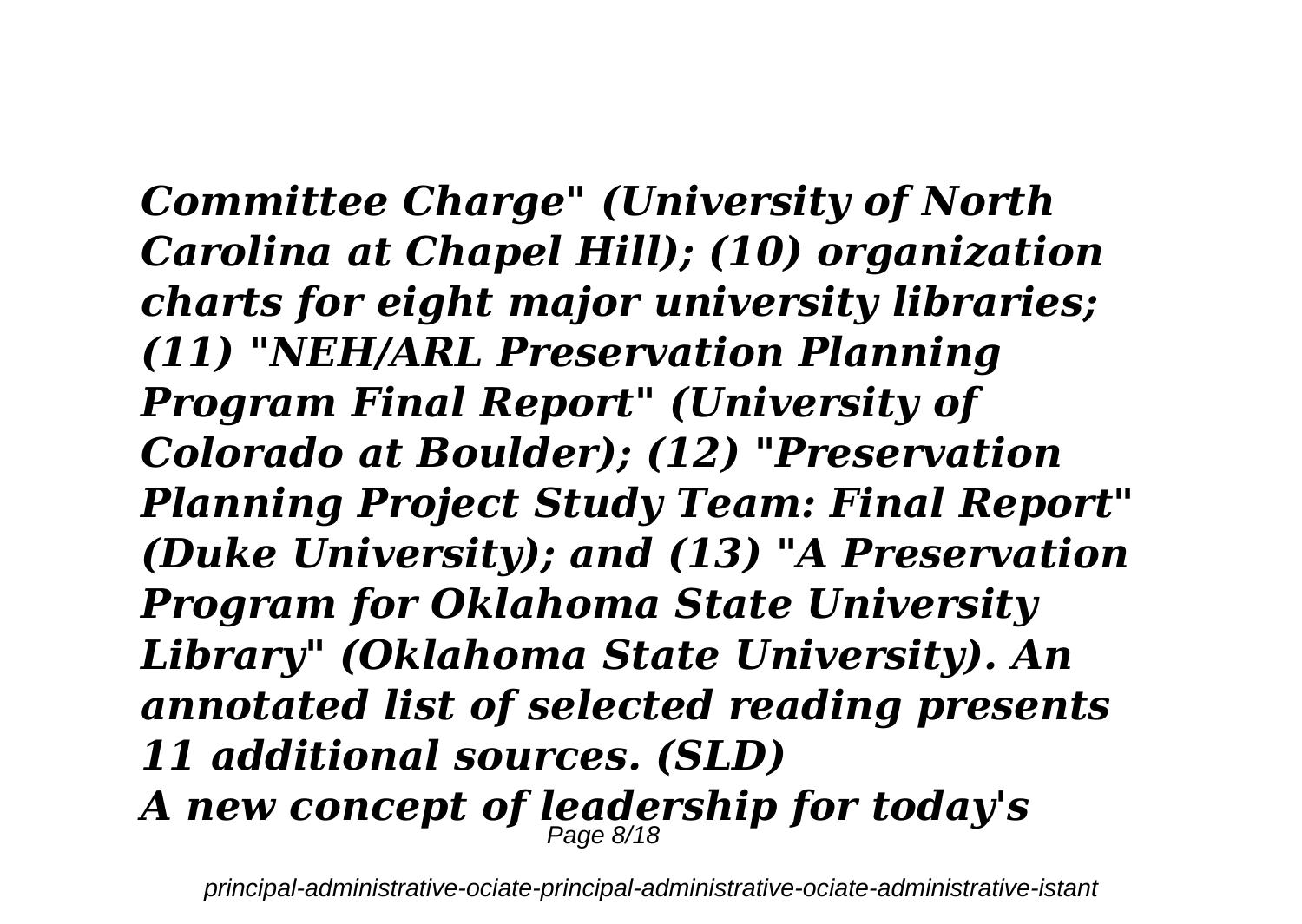*educational needs! Generative leadership is an innovative approach that taps into an organization's collective intelligence. This accessible resource examines the fundamental elements of generative leadership and provides tools to catalyze organizational development and personal leadership growth. The authors identify four modalities of leadership and outline six hallmarks that can develop an individual's generative capacity. Generative leaders view learning communities as complex, changing systems and are focused on: Deepening their* Page 9/18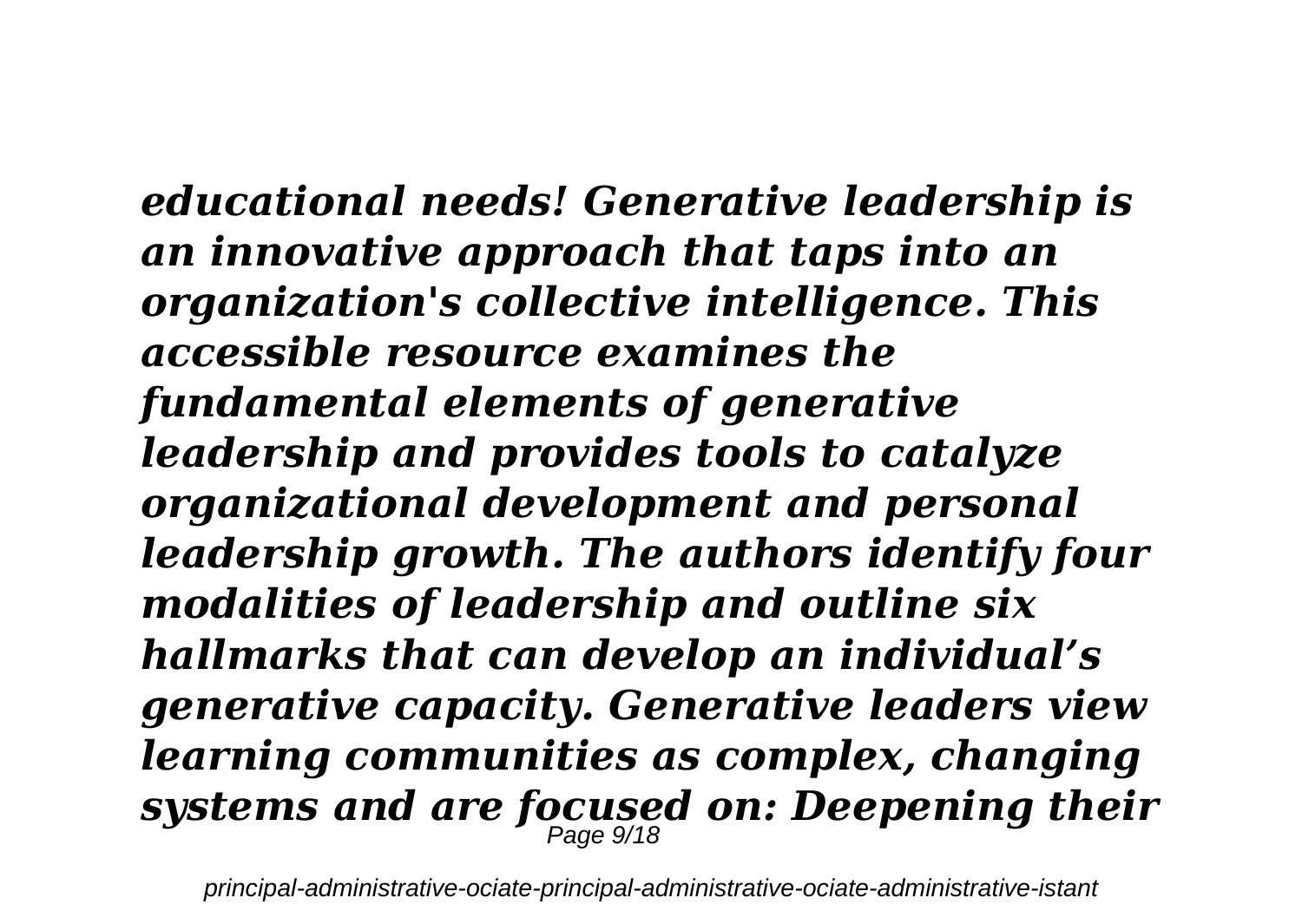*personal knowledge Engaging in personal reflection Promoting professional conversations Harnessing creativity and innovation Leading their organizations toward a desired future Handbook of the National Conference of Commissioners on Uniform State Laws and Proceedings of the Annual Conference Meeting The Assistant/associate Director Position in ARL Libraries Stepping into Administration Instructional Leadership in the Digital Age* Page 10/18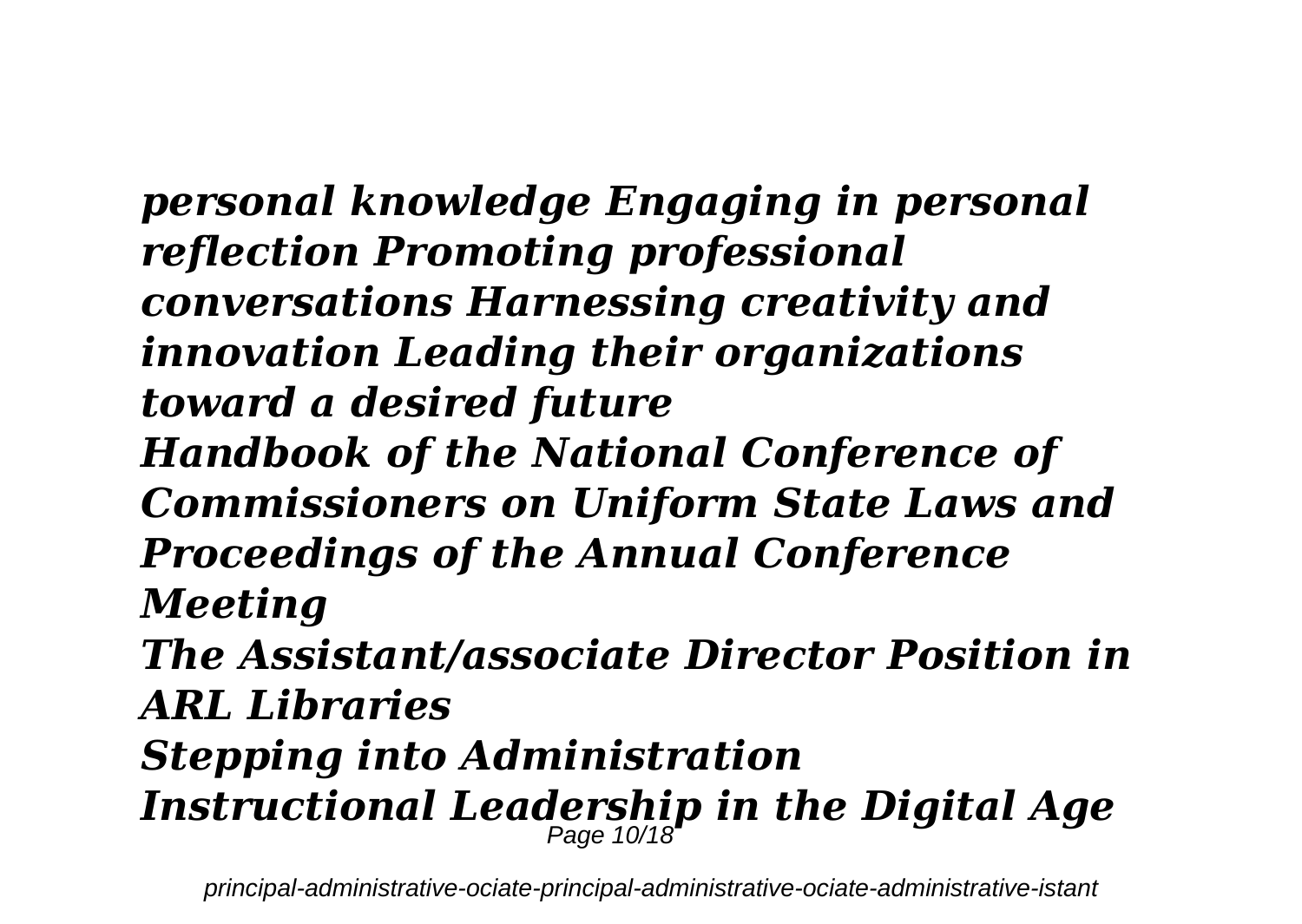## *Standards for the Education and Certification of Administrative and Supervisory Officers*

## *Hearings ... 75th Congress, 3d Session: W.P.A., P.W.A., Federal Public Buildings*

*This book fills a gap in the training of educational leaders by orienting them to the vitally important business operations required to run a school including personnel, finances, and risk.*

*This new edition of the bestseller features more voices from first-year teachers and provides strategies for developing a first-year induction plan to help teachers become first-rate educators.* Page 11/18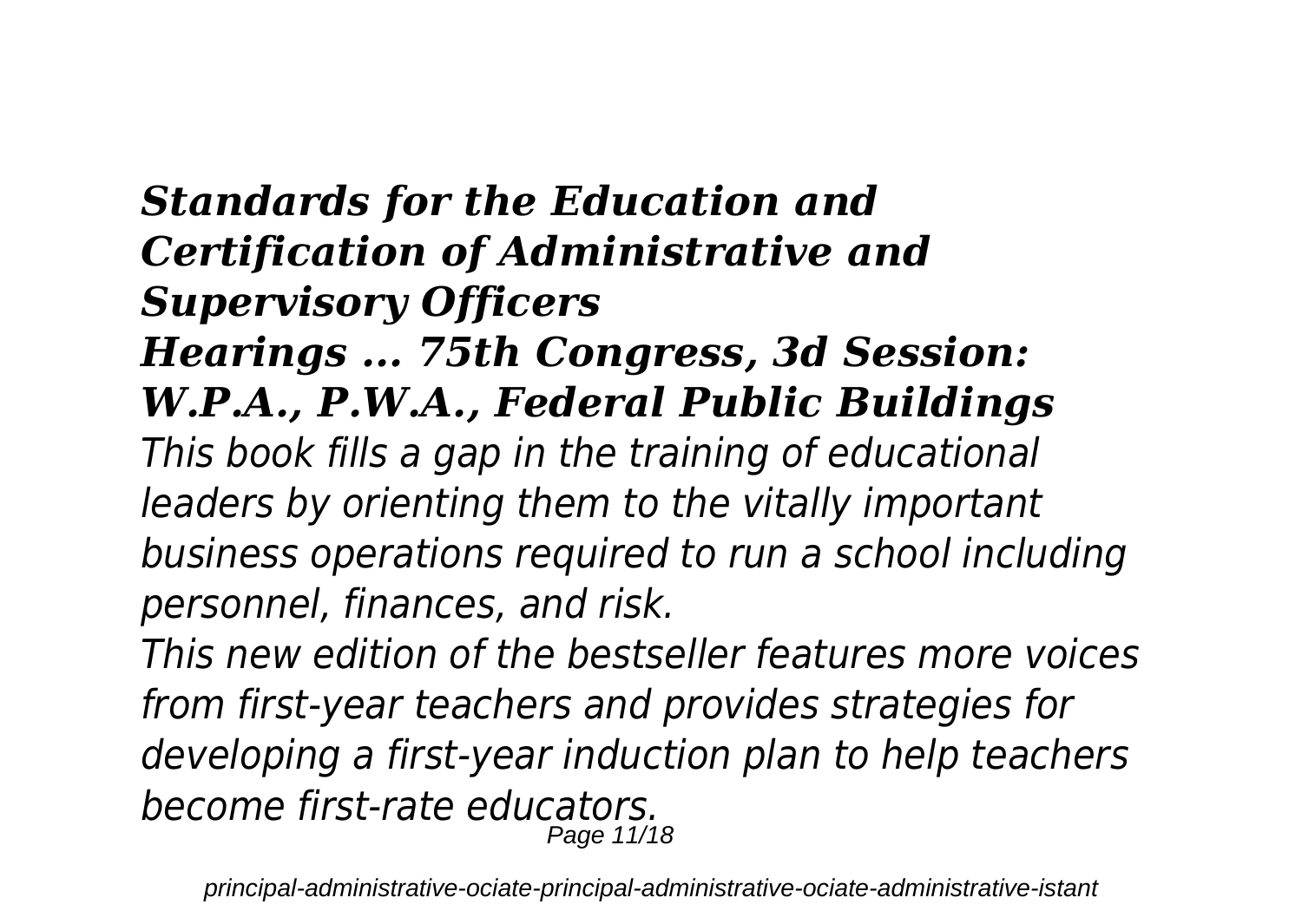*State of California Telephone Directory State Directory of Kentucky A Standards-Based Model for Administrator Development Message of the President of the United States Transmitting the Budget for the Service of the Fiscal Year Ending June 30, 1935 Classification of Appropriations by the Legislature Principals Guiding Beginning Teachers This book is designed to provide beginning administrators with the knowledge and skills needed to succeed during their first year, shortening the initial learning curve and* Page 12/18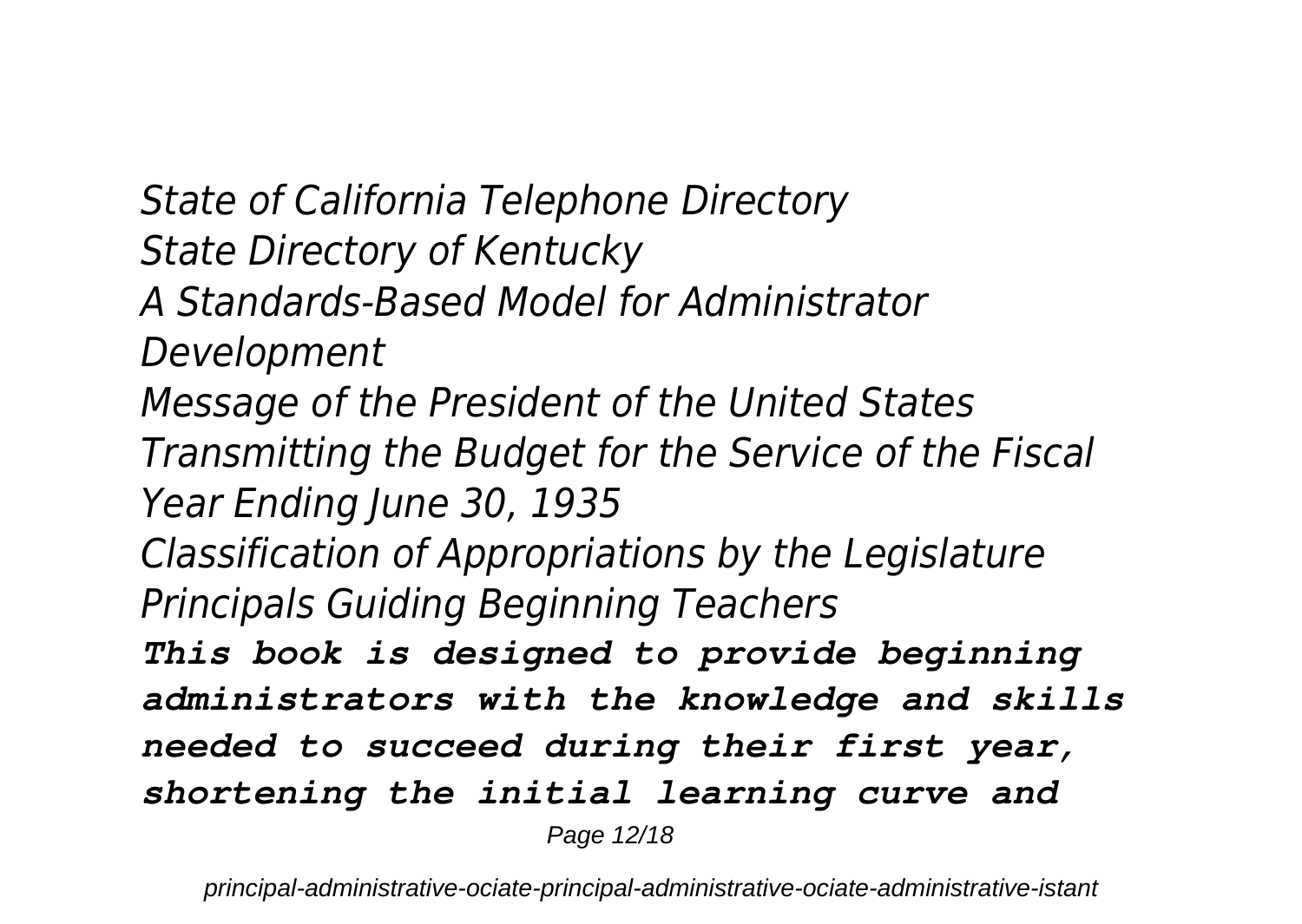*helping them make smooth transitions from teaching to their first administrative positions.*

*In this important book, Brent D. Ruben, distinguished professor of communication and organizational psychology and executive director of the Center for Organizational Development and Leadership at Rutgers University, proposes an inclusive view of excellence for higher education that emphasizes the importance of higher standards in the service and operational dimensions as well as in academics. Pursuing Excellence in Higher Education offers an in-depth* Page 13/18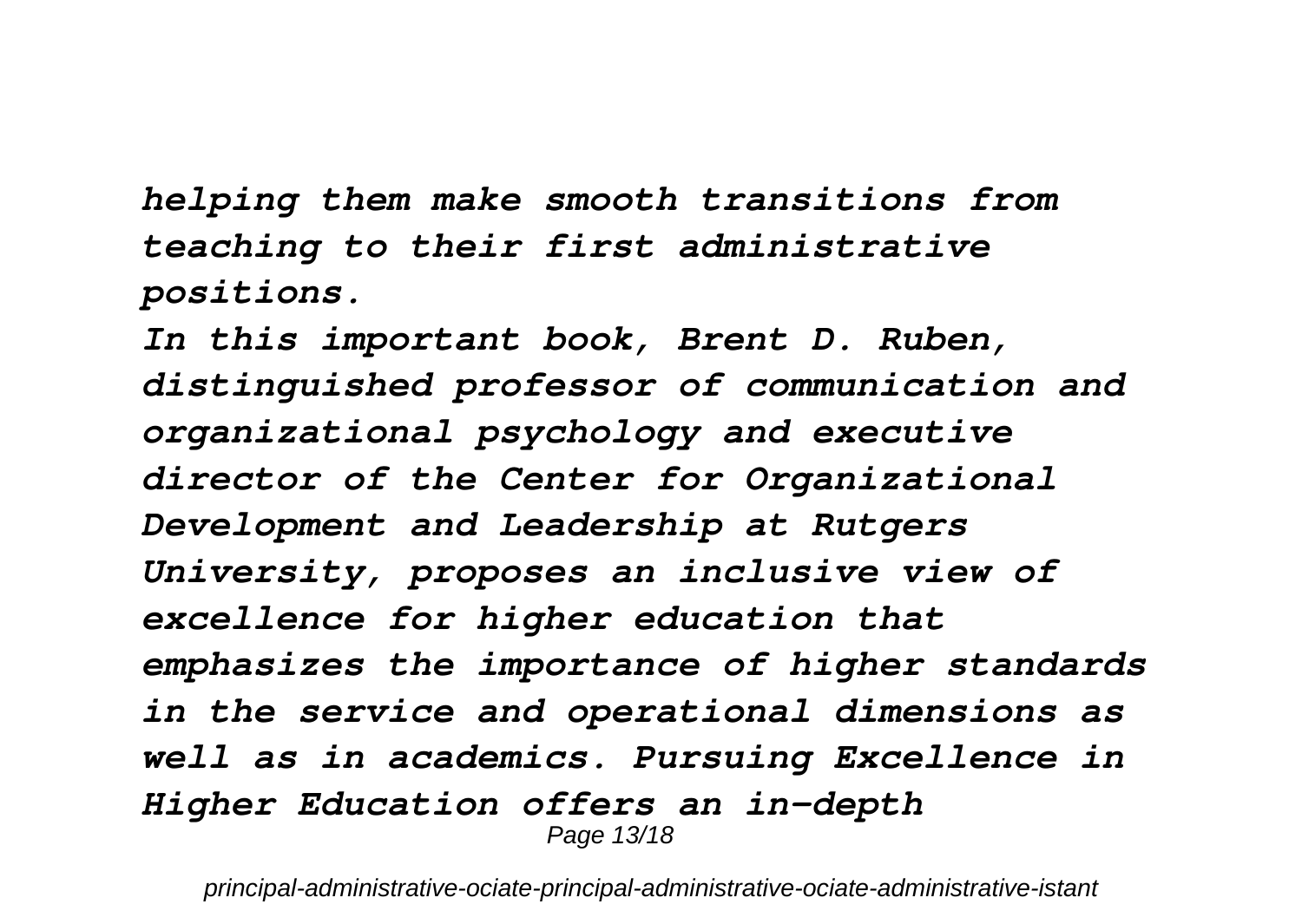*examination of eight key challenges for the academy Broadening public appreciation for the work of the academy Increasing our understanding of the needs of workplaces Becoming more effective learning organizations Integrating assessment, planning, and improvement Enhancing collaboration and community Recognizing that everyone in the institution is a teacher Devoting more attention and resources to leadership More broadly framing our vision of excellence Each of the book's chapters features narratives contributed by colleagues from across the nation and the higher* Page 14/18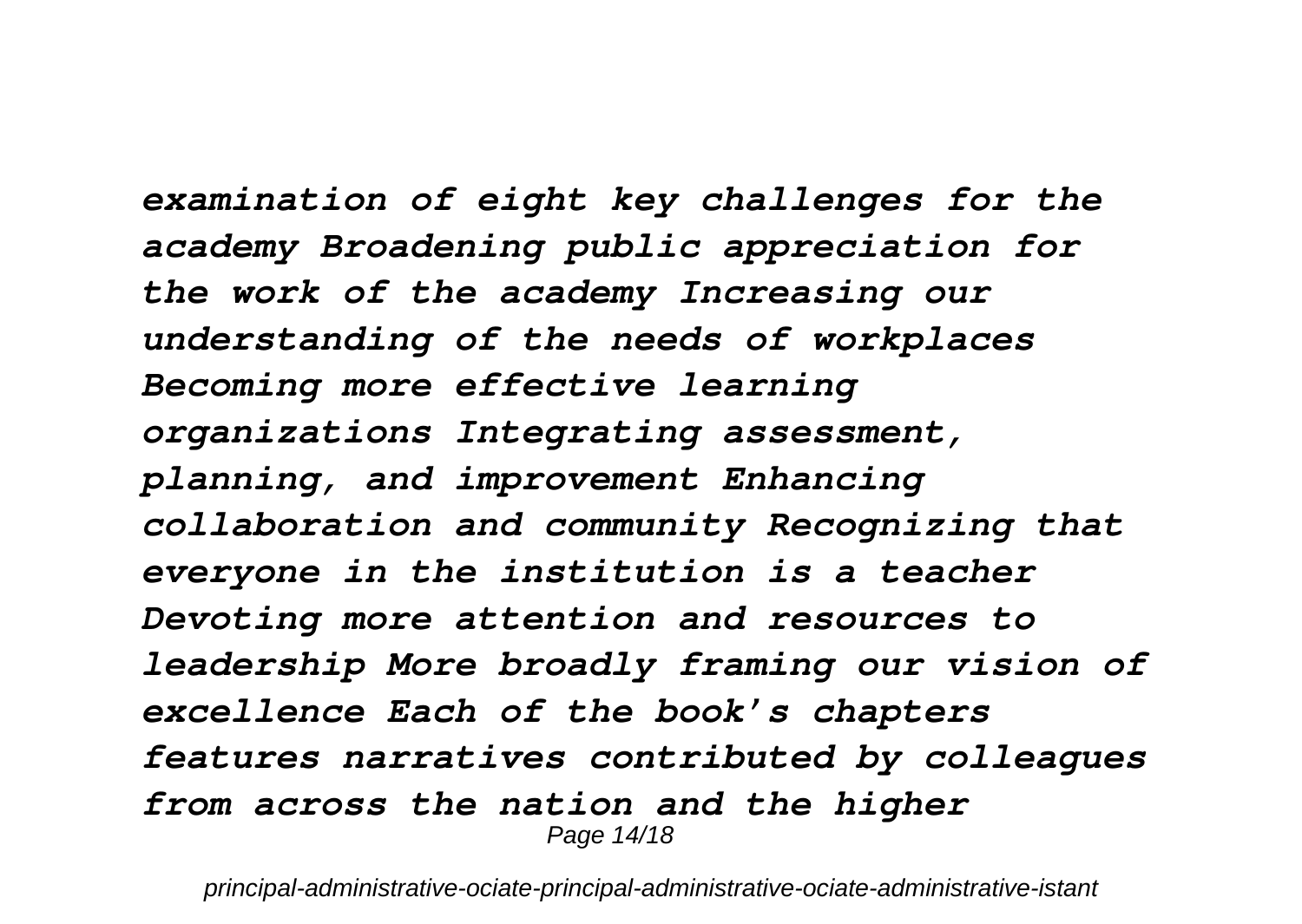*education enterprise that clearly illustrate the challenges and responses to them. The book also explores the fundamental question of developing a vision for higher education that emphasizes excellence in practice and challenges everyone involved to achieve greater goals in the future. Eight Fundamental Challenges Principal Induction (a Summary of the Acts of the Legislature and Regulations of the State Council of Education) ...*

*How to Succeed in Making the Move Broadbanded Title, Principal Administrative* Page 15/18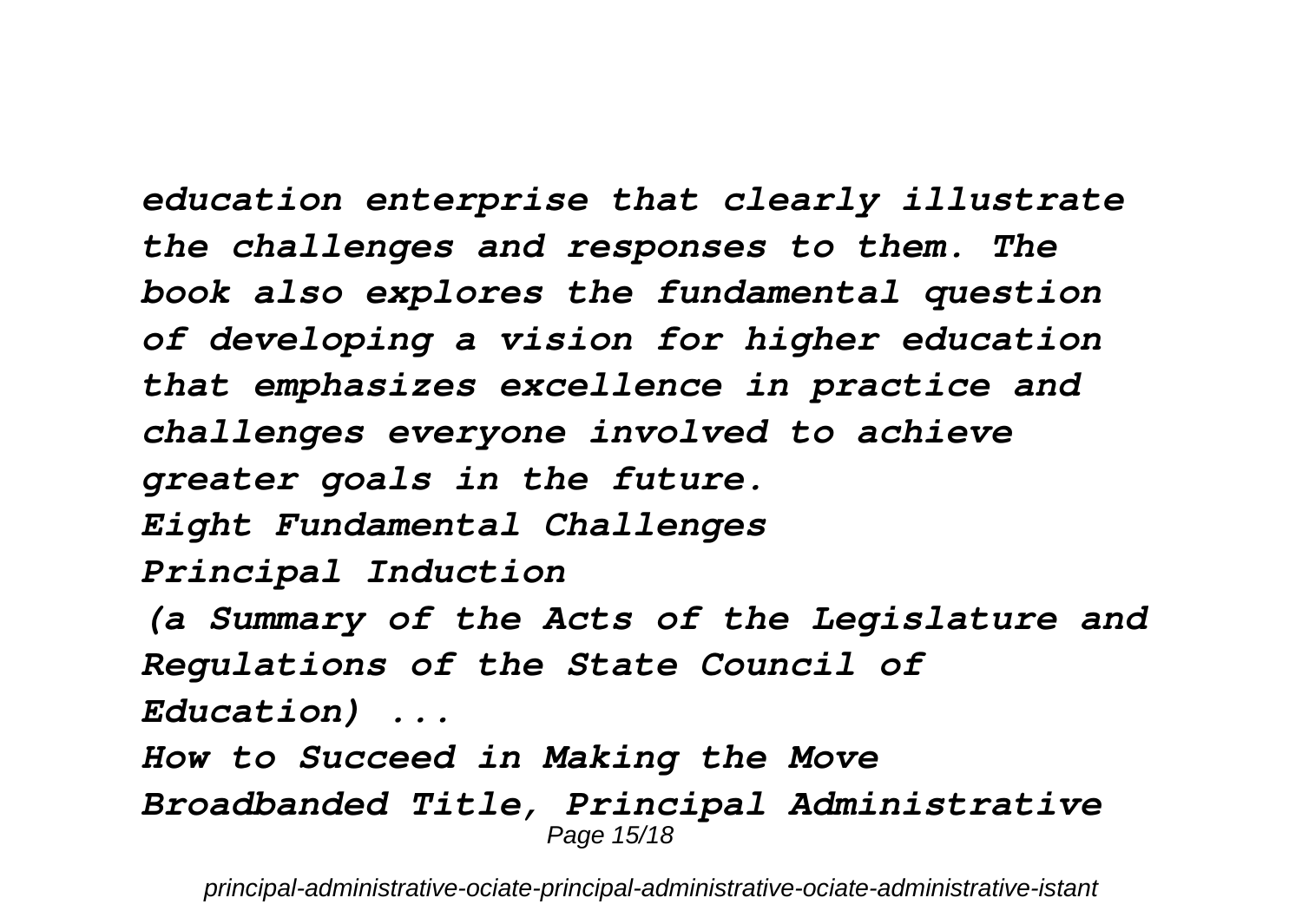## *Associate*

*What Every Educator Should Know about Consequences of Beliefs, Values, Attitudes, and Paradigms for the Reconstruction of an Academically Unacceptable Middle School* **Research has consistently shown that student success is directly related to the strength of the relationships between parents and schools. This book provides teachers and administrators with tools to build a foundation for student success based on positive relationships with students and their families. Drawing on original research and their professional experiences, the** Page 16/18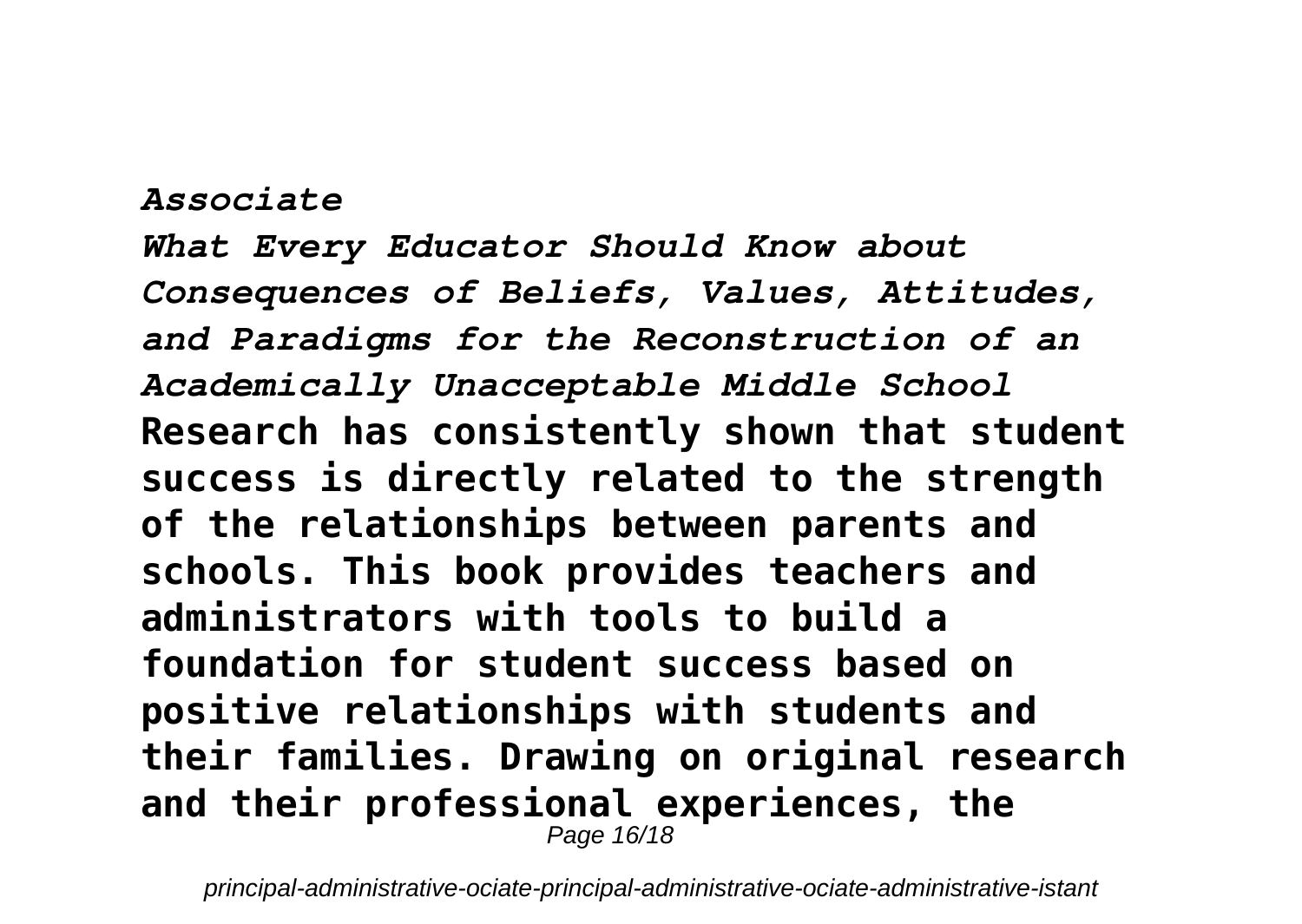**authors identify the common sources of both negative and positive school-home relationships. The book presents a comprehensive approach to building closer connections and includes: - Tools to help educators develop a deeper understanding of the communities they serve - Strategies for improving interpersonal skills and communication skills - A chapter on the importance of documenting and celebrating school events - Guidelines for creating three distinct levels of parental participation in schools With suggestions for cultivating a community network of support services and a** Page 17/18